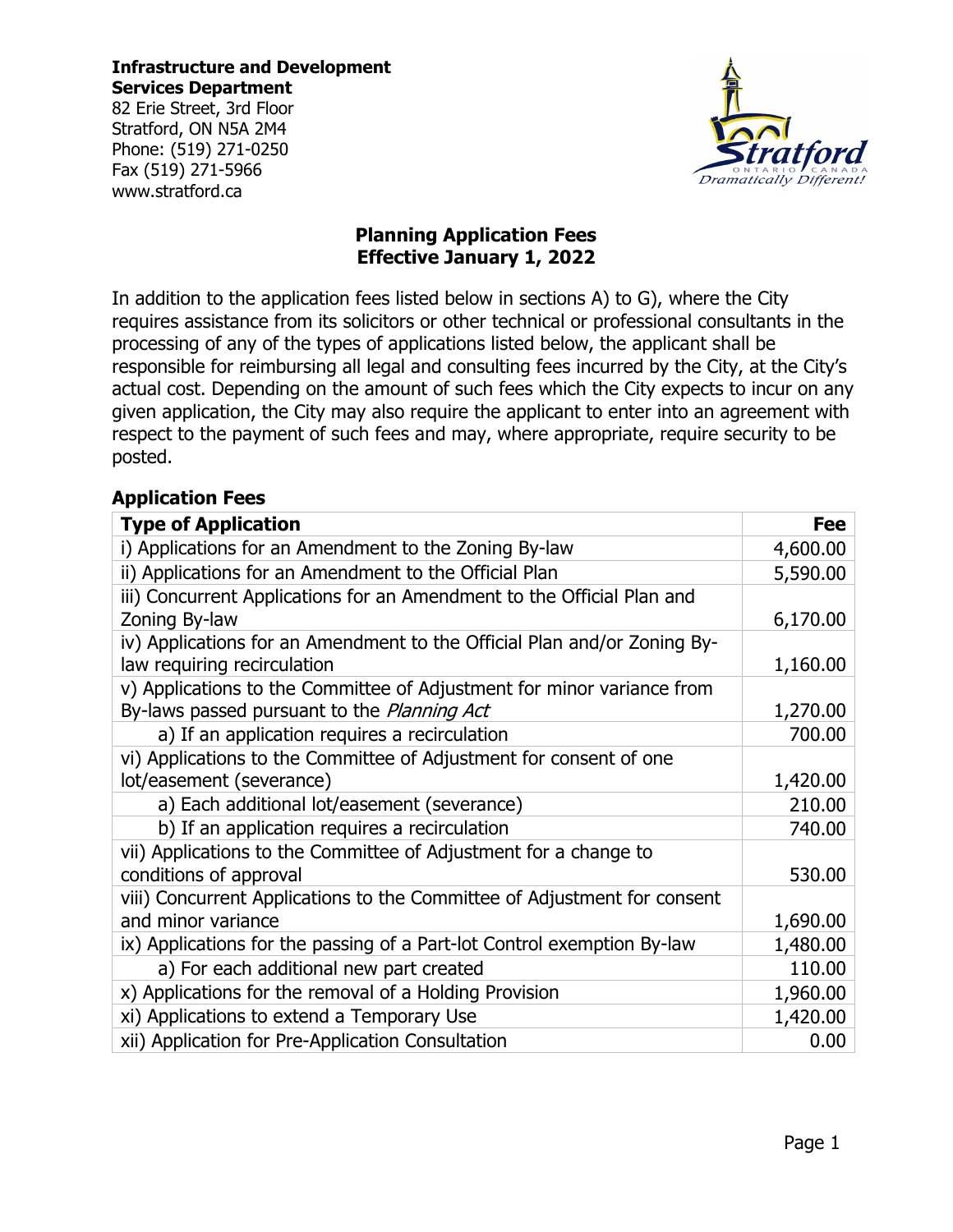# **Site Plan Application Fees**

| <b>Type of Application</b>                                                    | Fee      |
|-------------------------------------------------------------------------------|----------|
| i) Applications for site plan approval:                                       | 3,380.00 |
| a) An additional fee will be added if building or addition is equal to or     |          |
| greater than 3,716 m <sup>2</sup> or 40,000 sq.ft., or greater than 50 units. | 1,060.00 |
| ii) Applications for an amendment to a site plan agreement                    | 2,270.00 |
| iii) Applications for a minor amendment to a site plan agreement              |          |
| (Section 8.3.3)                                                               | 420.00   |
| iv) Applications for site plan approval for infill developments               | 1,790.00 |
| v) Letter of conformity relating to site plan agreement compliance            | 95.00    |

# **General Fees**

| <b>Type of Application</b>                                                 | <b>Fee</b> |
|----------------------------------------------------------------------------|------------|
| i) Letters of conformity (other than By-law 92-75) with survey             | 95.00      |
| ii) Letters of conformity without survey                                   | 78.00      |
| iii) Letters of conformity without survey $-$ 2 business day response time | 145.00     |
| iv) Letters of conformity with survey $-$ 2 business day response time     | 158.00     |
| v) Full size registered plans, plans of condominium, city street maps      |            |
| vi) Custom Plots                                                           | 50.00      |
| vii) Change of Municipal address                                           | 155.00     |

# **Development, Subdivision and Condominium Servicing Agreements**

| <b>Type of Application</b>                                                                                                                                      | Fee      |
|-----------------------------------------------------------------------------------------------------------------------------------------------------------------|----------|
| i) Administrative fees for preparation and registration of an agreement<br>(applicable with the first submission only):                                         | 2,240.00 |
| a) Variable fee per single detached dwelling lot per submission on<br>date of adoption*                                                                         | 27.00    |
| b) Variable fee per block per submission (excluding road and<br>widening and reserve blocks) on date of adoption*                                               | 54.00    |
| ii) Administrative fees for preparation and registration of an agreement<br>(applicable with the first submission only):                                        | 2,240.00 |
| a) Variable fee per single detached dwelling lot per submission on<br>January 1, 2021*                                                                          | 54.00    |
| b) Variable fee per block per submission (excluding road and<br>widening and reserve blocks) on January 1, 2021*                                                | 108.00   |
| *If a resolution is required as a result of a City error or omission, the<br>Director of Infrastructure and Development Services may waive the<br>variable fee. |          |
| iii) Lot releases:                                                                                                                                              |          |
| a) for the first lot                                                                                                                                            | 130.00   |
| b) for each additional lot in the same application                                                                                                              | 12.50    |